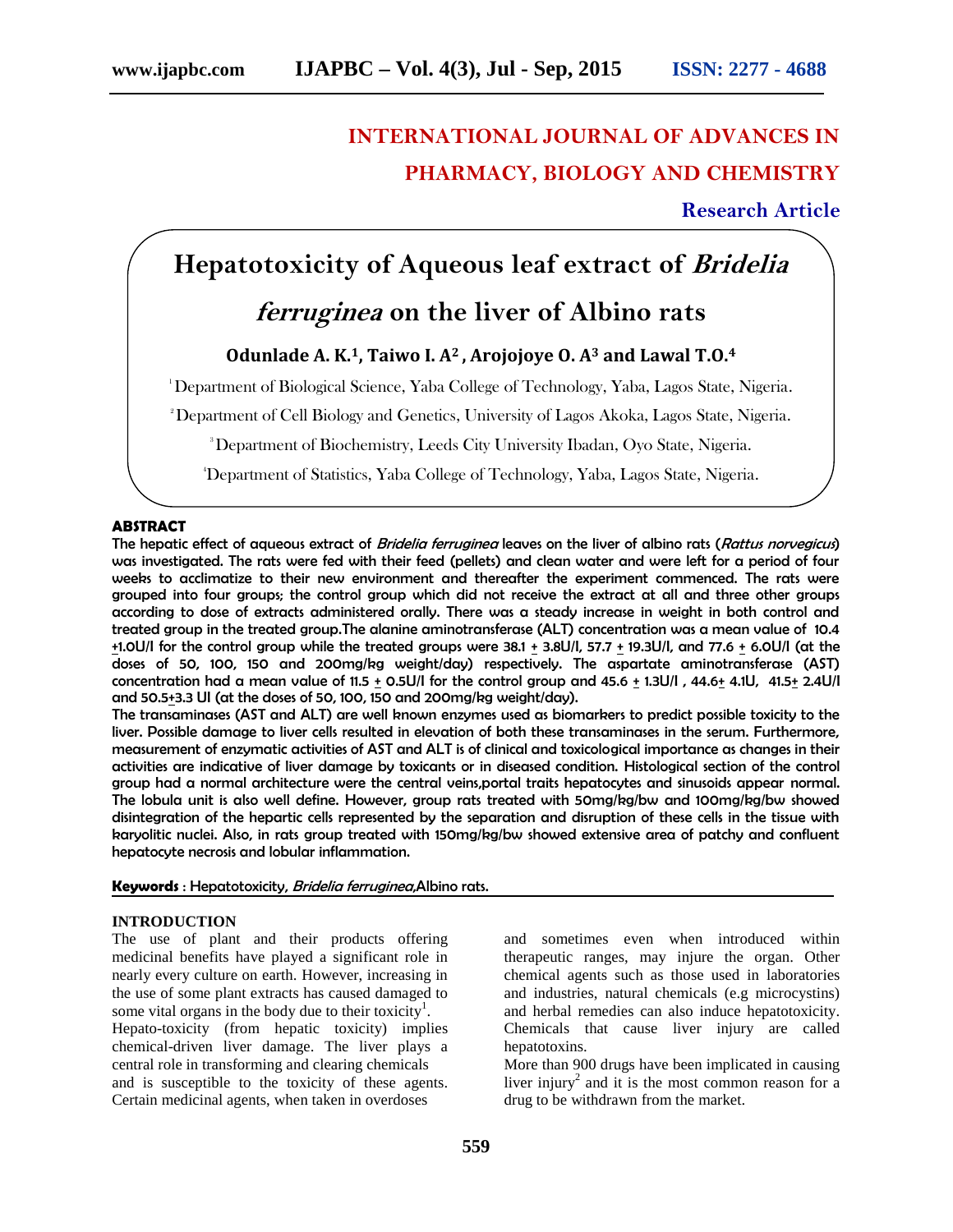Chemicals often cause subclinical injury to liver which manifests only as abnormal liver enzyme tests. Drug induced liver injury is responsible for 5% of all hospital admissions and 50% of all acute liver failures  $3$ . .

The human body identifies most drugs as foreign substances and subjects them to various chemical processes (i.e metabolism) to make them suitable for removal. This involves chemical transformations to reduce fat solubility and to change biological activity. Though most tissues in the body are capable to an extent to metabolize chemicals, smooth endoplasmic reticulum is the main metabolic clearing house for both endogenous chemicals (e.g drugs) $4$  The central role played by liver in the clearance and transformation of chemicals also makes it susceptible to drug induced injury.

In the endoplasmic reticulum, is located a group of enzymes known as cytochrome P-450 which is the most important family of metabolizing enzyme in the liver. Cytochrome P-450 is the terminal oxidase component of an electron transport chain. It is not a single enzyme but rather comprises of a family of closely related 50 isoforms of which six of them metabolize 90% of drugs<sup>5</sup>.

Liver function tests portray a wide range of normal functions carried out by the liver. The transaminases, ALT (alanine aminotransferase) and AST (aspartate aminotransferase), are two closely related enzymes of great clinical significance especially in the assessment of liver function <sup>6</sup>. Significant amount of tissue levels of AST are found in skeletal muscles and kidney, lower levels are found in spleen, lungs, pancreas and erythrocytes<sup>7</sup> and the highest levels in the heart and levers  $8$ .

ALT (Alanine Amino Transferase) is present in different concentrations in the liver, heart, skeletal muscle, kidney, pancreas, spleen, lung and blood cells <sup>9</sup> Both enzymes (ALT and AST) increase in many disorders associated with liver damage and thus have been proven to be sensitive indicators of liver cell injury  $10$  ALT is higher or more elevated than AST in different neuro-inflammatory conditions of the liver thus pointing out its greater efficacy as a liver disease marker  $\frac{11}{11}$ . Due to their great use as serum markers of liver diseases, the ALT/AST ratio has been accepted to be good indicators of hepatic diseases in adults $^{12}$ .

*Bridelia ferruginea* is an indigenous medicinal species in Nigeria. It has different local names given to it by different tribes such as kirni (Hausa), iralodan (Yoruba), Ola (Igbo), Mareni (Fulani). Decoction of its stem, bark and leaves are used in the treatment of different ailments and for other commercial purposes. The bark extract of *B. ferruginea* is being used for the coagulations of milk and also in lime juice for making traditional gargle "ogun efu" <sup>13</sup>It is also used for purgative and worm-expeller. The bark extract of the plant has anti-microbial activities against some microbes known to cause enteric and secondary upper respiratory tract infection. The plant possesses molluscidal activities. In the Northern part of Nigeria, the bark is used in treating infections caused by arrow wounds $14$ 

#### **MATERIALS AND METHODS ANIMALS FOR THE EXPERIMENT**

Female albino rats obtained from NIMR (Nigerian Institute of Medical Research, Yaba) were used for this study. The experimental animals were sixteen female rats, weighing between 120-160g. they were kept in cages in the animal house of Yaba College of Technology. They were fed with their feed, which is in form of pellet (obtained from NIMR), once daily and they were also provided with clean drinking water. They were allowed to acclimatize for a period of four weeks before the commencement of the experiment. The animal house was cleaned at least 4 times weekly and the cages were cleaned daily to provide a suitable and germ free environment for them to live in.

#### **PLANT MATERIALS**

*Bridelia ferruginea* leaves were gotten from the wild in Ibadan, Oyo State, Nigeria and were identified at the herbarium of the University of Lagos. They were air-dried to get rid of moisture and ground to powder afterwards with the aid of a grinding machine and stored in an air-tight container.

#### **PREPARATION OF PLANT EXTRACT**

This was achieved by aqueous extraction. 50gms of the powdered-leaf of *Bridelia ferruginea* was soaked in 500ml of boiled distilled water and left to stand for 24hrs and filtered thereafter to obtain a solution. The concentration of the crude plant extract was given.

| <b>DETERMINATION</b> |    | OF  | THE          |  |
|----------------------|----|-----|--------------|--|
| <b>CONCENTRATION</b> | OF | THE | <b>PLANT</b> |  |
| <b>EXTRACT</b>       |    |     |              |  |

Three evaporating dishes were obtained and labeled A, B and C. they were weighed individually with a weighing balance. 1ml pipette was used to pipette the extract into each of the evaporating dishes which were then placed on a hot – plate and the plant extract was heated to dryness (shown in plate). The evaporating dishes were weighed again and the initial weight (evaporating dish) was subtracted from the final weight (evaporating dish with dry extract). The average was gotten by dividing the final weights of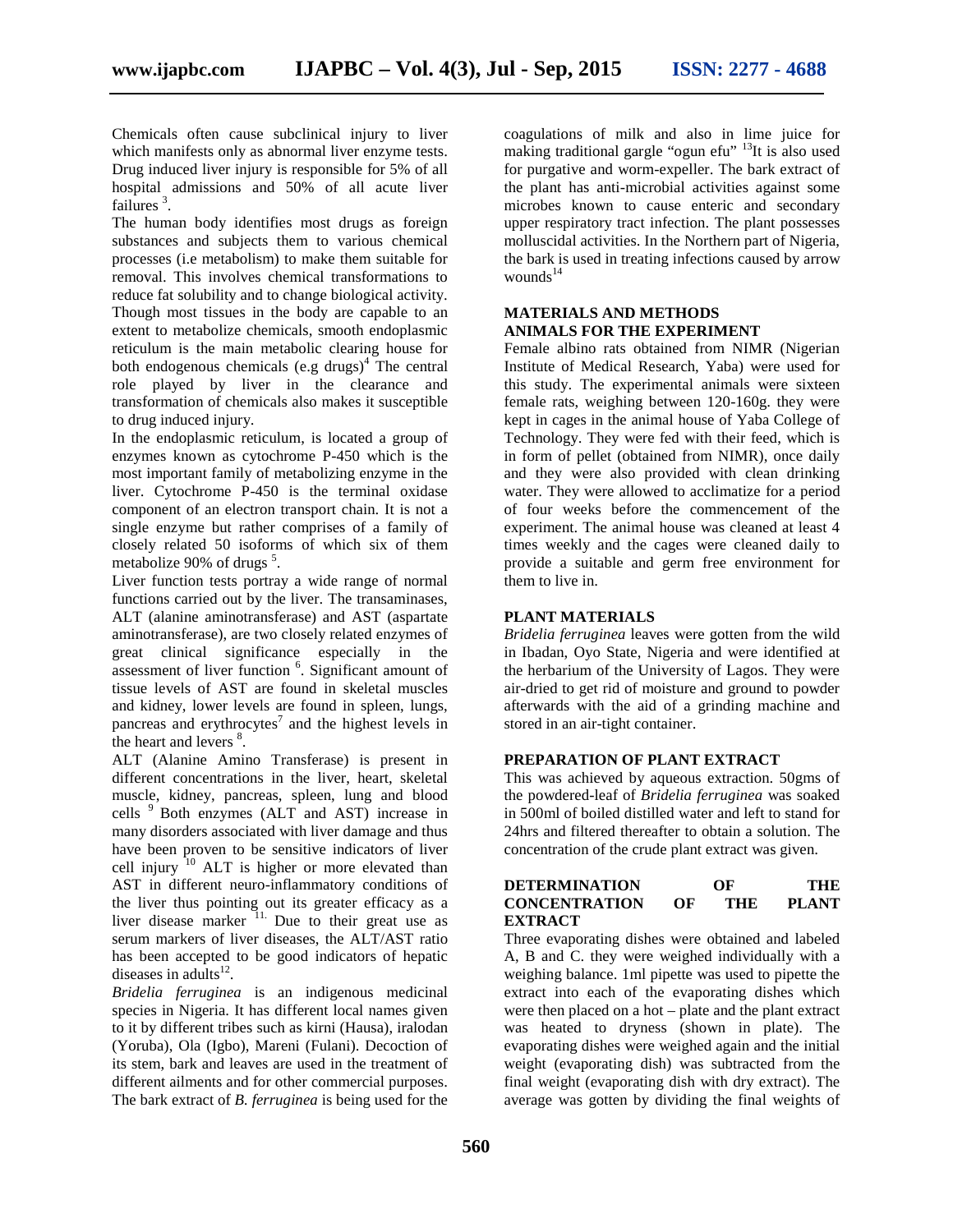the three evaporating dishes by three and the concentration of the plant extract was determined. The formula used was:

Concentration in g/ml= average weight of dry extract on evaporating dish

Concentration in mg/ml= concentration of extract in g/ml x 1000

#### **EXPERIMENTAL DESIGN**

The animals were grouped into four groups consisting of four rats each, group 1 was the control group that is the group that did not receive the extract at all. Group II was given the extract of *B. ferruginea* at the dose of 50mg/kg body weight, Group III animals receive the dosage of 100mg/kg body weight and Group IV received the dosage of 150mg/kg body weight. This was achieved through oral administration with the aid of a cannular and syringe for twenty eight days (as shown in plate 2). The formula for calculating dosage is:

Volume= weight of organism  $(g)$  x dosage  $(mg/kg)$ Concentration (mg/ml) x 1000

#### **BIOLOGICAL AND PHYSIOLOGICAL DATA OF THE EXPERIMENTAL RATS**

The rats were weighed with the aid of a weighing balance periodically at seven days interval for twenty eight days. This was made easy by marking each of the animals in each cage by a V-shaped cut on their ears i.e either up, middle or down part of the left or right ear. The animals were also observed for signs of mortality.

#### **URINALYSIS**

The urine of the rats was collected via a metabolism cage and tested with Combi 10, a urinalysis strip, which is used to detect some metabolites in urine. The strip was immersed into the urine and the readings were taken immediately. The essence of this test was to check if the plant extract had any toxic effect on the kidney. The urinalysis was done before and after dosing the rats with the plant extract.

#### **COLLECTION OF BLOOD SAMPLES AND THE ORGANS**

At the end of the experimental period, the final body weight of the animals were taken and the animals were sacrificed (Plate 3). This was achieved by putting them, one at a time, in an enclosed anaesthetic chamber with diethyl ether to make them unconscious so that they'll be oblivious to the pain and also for the temporary pumping of blood via their heart to facilitate easy and sufficient blood collection. The blood samples were collected by cutting the

jugular vein with a sharp sterile vein. Their livers, kidneys and hearts were removed to determine the body/organ ratio.

#### **LIVER ENZYME ANALYSIS**

The biochemical analysis of the liver was carried out with the use of standard kits (Randox, UK) to check the activities of the liver marker enzymes such as alanine aminotransferase (ALT) and aspartate aminotransferase (AST). The blood samples (sixteen) were centrifuged at 1500rpm for 5mins and the supernatant (plasma) was separated with the aid of Pasteur's pipette. 50ul of plasma was dispensed into each of 32 test-tubes (16 for ALT & 16 for AST) labeled accordingly. The activities of ALT and AST were assayed according to the procedure of *Schmidt & Schmidt*<sup>15</sup>

#### **ALANINE AMINO TRANSFERASE (ALT) MEASUREMENT**

Plasma (50ul) was deposited in each of the 16 testtubes. 250ul of reagents 1(R1(buffer consisting of phosphate buffer, L-alanine and a-oxoglutarate) was added to each of the test-tubes. 50ul of distilled water was added to a test-tube as blank and 250ul of R1 was also added to it. The solution in each test-tube was mixed and incubated for 30mins at 37C. After  $250$ ul of solution  $2$  (R2 (2,4dinitrophenylhydrazine) was added, then the solution was mixed and allowed to stand for 20mins at 20 to 25C. Thereafter, 2.5ml of 0.4mol/l sodium hydroxide (NaOH) was added. The solution was mixed and the absorbance of the samples were read against the reagent blank after 5mins with the aid of a spectrophotometer, using water as blank at wavelength of 546nm.

#### **ASPARTATE AMINOTRANSFERASE (AST) MEASUREMENT**

Plasma (50ul) was deposited in each of the 16 testtubes. 250ul of reagent 1(R1 (buffer consisting of phosphate buffer, L-aspartate and a-oxoglutarate)) was added to each of the tubes. 50ul of distilled water was added to a test-tube as blank and 250ul of R1was also added to it. The solution in each test-tube was mixed and incubated for 30mins at 37C. After which 250ul of solution 2 (R2 2, 4-dinitrophenylhydrazine) was added, then the solution was mixed and allowed to stand for 20mins at 20 to 25C. Thereafter 2.5ml of 0.4mol/l sodium hydroxide (NaOH) was added. The solution was mixed and the absorbance of the samples were read against the reagent blank after 5mins with the aid of a spectrophotometer, using water as blank at wavelength of 546nm.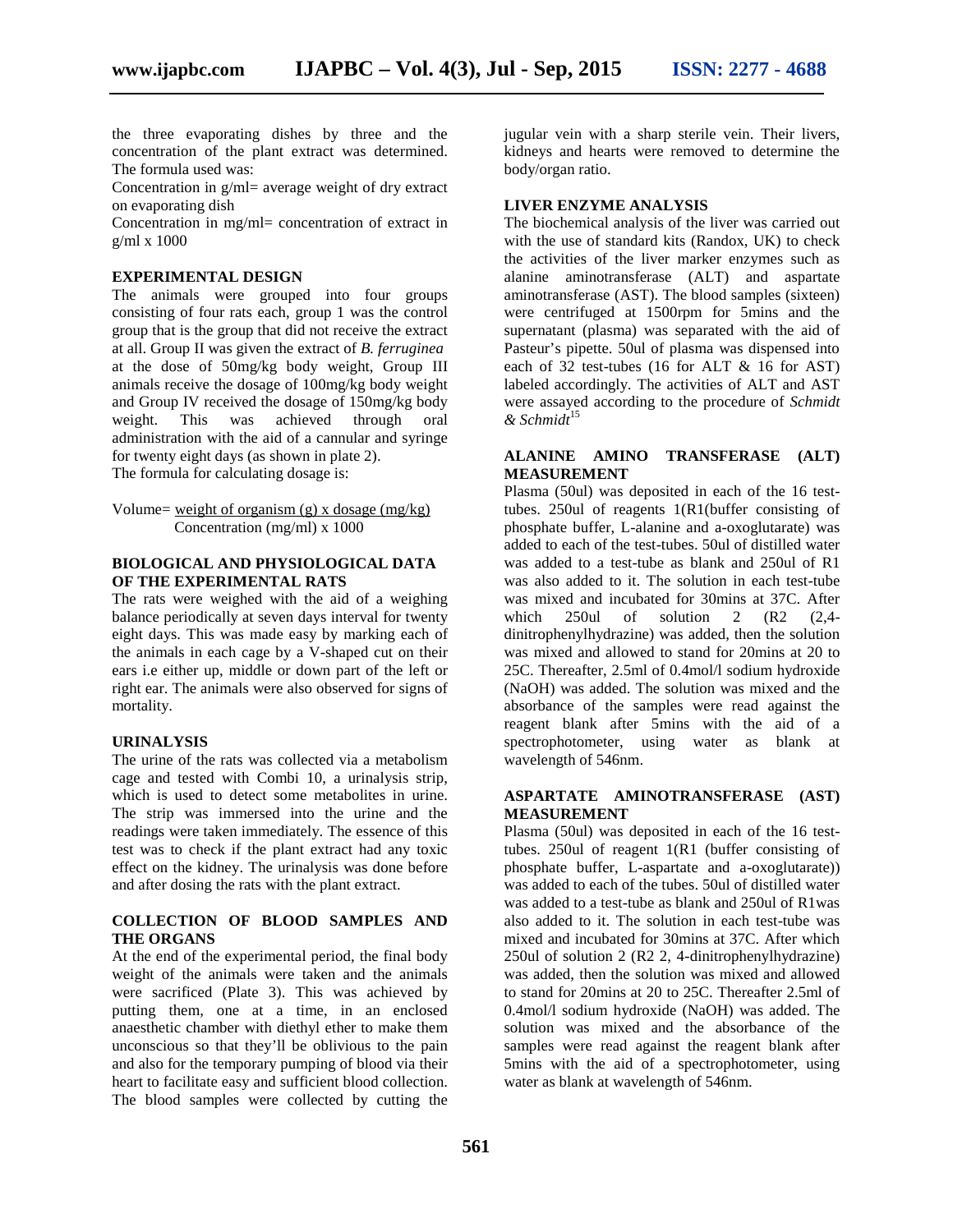#### **HISTOPATHOLOGY STUDIES**

Anatomy of the liver was studied immediately after sacrificing the animals. Thin section of 4-5µm were taken, stained with Haematoxylin and Eosin and histology was studied and micrograph pictures were taken.

#### **STATISTICAL ANALYSIS**

Comparison of means between two groups was done by Student's t-test. Analysis of variance (ANOVA) was employed when comparison involves more than two groups. Significant differences between the treatment means were detected at 5% confidence level using Duncan's Multiple Range Test. Values are expressed as mean + SEM.

#### **RESULTS AND DISCUSSION**

The mean body weight gain of the *B. ferruginea* extract administered groups (at the doses of 50, 100, 150 and 200mg/kg body weight/day) shows no appreciable difference when compared to the control after the twenty one days duration of study.

The plasma concentration of the liver function parameters are given in Table 2, showing ALT and AST levels in both the control and *B. ferruginea* extract treatment group. The liver function absorbance was gotten by the use of spectrophotometer. The AST and ALT values were derived by the use of a calibration curve.

The alanine aminotransferase (ALT) concentration was a mean value of 10.4 +1.0U/I for the control group while the treated groups were  $38.1 + 3.8U/I$ ,  $57.7 + 19.3$ U/I, and  $77.6 + 6.0$ U/I (at the doses of 50, 100, 150 and 200mg/kg weight/day) respectively. The aspartate aminotransferase (AST) concentration had a mean value of 11.5+ 0.5U/I for the control group and  $45.6 \pm 1.3$ U/I,  $44.6 \pm 4.1$ U,  $41.5 \pm 2.4$ U/I and 50.5+3.3 UI (at the doses of 50, 100, 150 and 200mg/kg weight/day).

There was a significant difference in the ALT and AST level of the treated rats and the control rats  $(P<0.05)$ .

The urine of the rats before administration of the extract had a Ph of 9. There was absence of blood and glucose in the urine. All other factors were normal. This remained the same after administration of extract, thus signifying that the plant extract had no effect on the renal functions of the animals (Table 3).

Histopathological studies of the liver section of control and experimental animals were shown in plate 1-5. It was carried out to test the hepatotoxicity effect of the aqueous leaf extracts of *Bridelia ferruginea*

The plate I shows the section of the control group which has normal architecture where the central veins, portal traits hepatocytes and sinusoids appear normal. The lobular unit is also well defined.

However, group rats treated with 50mg/kg/bw and 100mg/kg/bw showed disintegration of the hepartic cells represented by the separation and disruption of these cells in the tissue with karyolitic nuclei. (plate 2&3)

Also, in rats group treated with 150mg/kg/bw showed extensive area of patchy and confluent hepatocyte necrosis and lobular inflammation.(plate 4 &5)

The histology results indicated that *Bridelia ferruginea*contain toxic phytochemical componenets and had a direct inhibitory effect on liver microsomal enzymes.

During the course of the experiment, there was an increase in the body weight, liver weight and kidney weight production of the Rats in the treatment group which indicates the plant probably had some purgative effects.<sup>16</sup>

The transaminases (ALT and AST) are well known enzymes used as biomarkers to predict possible toxicity to the liver. They are both associated with inflammation and or injury to the liver cells and this is a condition known as hepatocellular liver injury. Although these enzymes are common liver enzymes because of their higher concentrations in hepatocytes, only ALT is remarkably specific for liver functions since AST is mostly present in the myocardium, skeletal muscle, brain and kidneys. Generally, damage to the liver cells will result in an elevated level of both of these enzymes. Furthermore, measurement of enzymatic activities of ALT and AST is of clinical and toxicological importance as changes in their activities are indicative of liver damage by toxicants or in diseased conditions<sup>17</sup>

The observed increase in the activities of ALT and AST levels in the bridelia-treated rats may be an indicator of liver dysfunction. The increase in the activities of these enzymes may be as a result of their leakage into the blood stream from the cytosol of the liver which indicates the hepatotoxic effect of *B. ferruginea.* The result obtained from this study supports earlier studies*,* where administration of the extract of *B. ferruginea* resulted in increased activities of AST and  $ALT$ .<sup>18</sup>

#### **CONCLUSION**

In Nigeria, high intake of medicinal plants can be observed especially in the south-west, *B. ferruginea* is used in the treatment of various ailments and abnormalities. The findings of this study supports the need for further investigation on the effect of the aqueous leaf extract of *B. ferruginea* grown in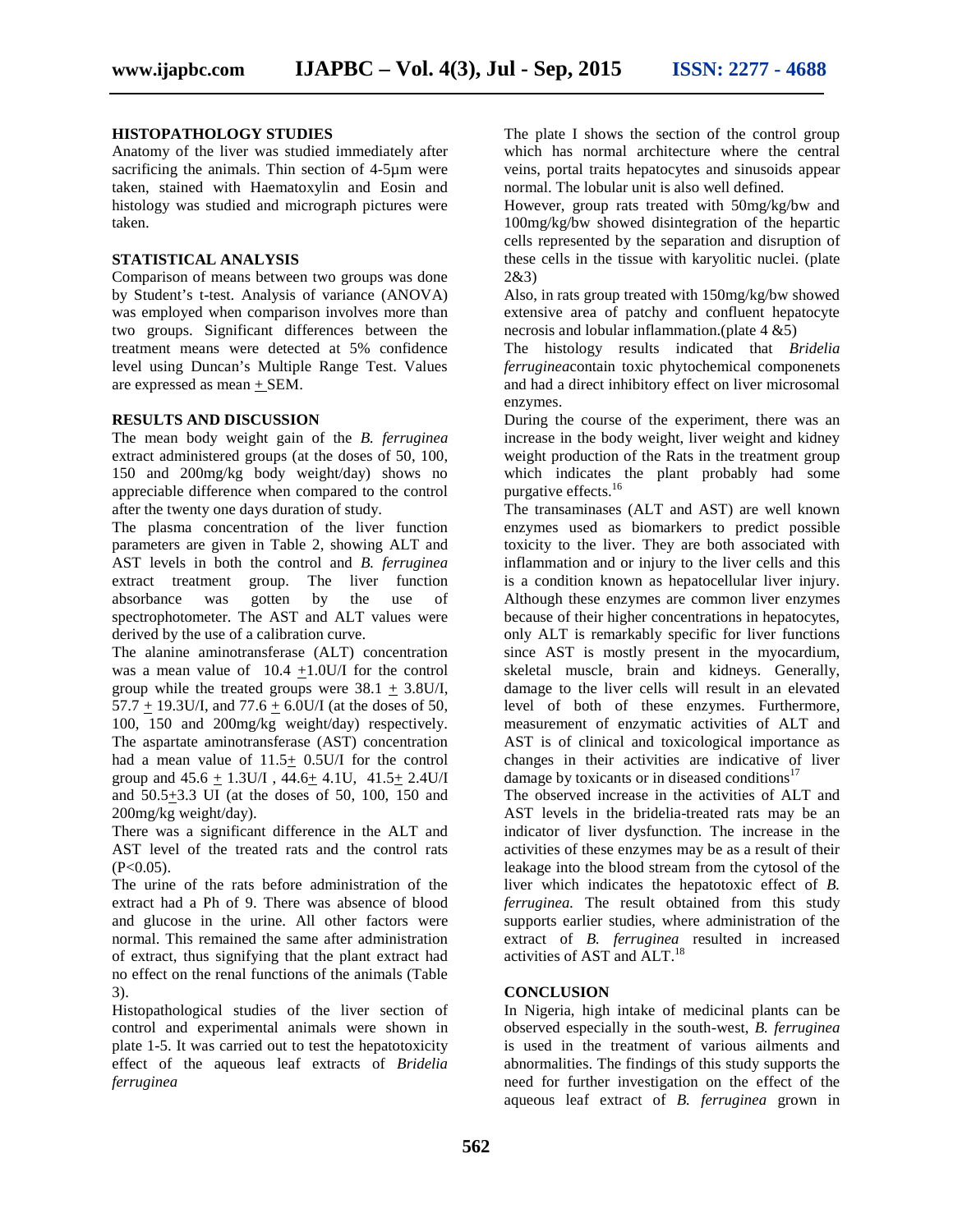Nigeria to assess and ascertain its hepatotoxic, anti diabetic and anti-microbial properties and also the combination of this plant with other medicinal plant extracts on the treatment of various ailments.

#### **ACKNOWLEDGEMENT**

We thank Mr. Oladele Samuel of Nigerian Institute of Medical Research and Mrs. Festus-Adefeyisan Funmi for the typesetting work done and the entire staff and technician of the Animal house of Yaba College of Technology, Yaba, Lagos

|                  | Effect of different concentrations of Bridelia ferruginea on bodyweight and liver weight. |                  |                      |
|------------------|-------------------------------------------------------------------------------------------|------------------|----------------------|
| <b>Treatment</b> | <b>Body weight</b>                                                                        | Liver weight     | <b>Kidney weight</b> |
| <b>Control</b>   | $167.2 \pm 41.7$                                                                          | $7.19 \pm 2.05$  | $1.04 \pm 5.8$       |
| $50$ mg/ $kg$    | $157.2 \pm 3.8$                                                                           | $6.36 \pm 1.3$   | $1.13 \pm 6.1$       |
| $100$ mg/ $kg$   | $172.0 \pm 41.5$                                                                          | $26.19 \pm 19.5$ | $1.39 + 5.1$         |

**150mg/kg 182±2.30 26.6±23.0 2.30±3.0 200mg/kg 193±2.00 32.3±22. 4.0±2.0**

**Table 1**

**Table 2 TheEffect of Different Concentration of Plant Extract on The Levels Of Alanine Aminotransferase (ALT) and The Levels Of Aspartate Aminotransferase (AST)** (U/I)

| <b>Treatment</b> | <b>Concentration of ALT</b> | <b>Concentration of AST</b> |  |  |
|------------------|-----------------------------|-----------------------------|--|--|
| <b>Control</b>   | $10.4 + 1.0$                | $11.5 + 0.5$                |  |  |
| 50mg/kg          | $38.1 + 3.8$                | $45.6 + 1.3$                |  |  |
| $100$ mg/ $kg$   | $57.7 + 19.3$               | $44.6 + 4.1$                |  |  |
| $150$ mg/ $kg$   | $77.6 + 6.0$                | $41.5 + 2.4$                |  |  |
| $200$ mg/ $kg$   | $88.6 + 5.0$                | $50.5 + 3.3$                |  |  |

| <b>Parameters</b> |             | mitte of unfer the concentrations of Britania ferruginea on armarysis<br>Pre-dosing urine |                          |                | Post-dosing urine |             |                          |                |
|-------------------|-------------|-------------------------------------------------------------------------------------------|--------------------------|----------------|-------------------|-------------|--------------------------|----------------|
|                   |             | Rats                                                                                      |                          |                |                   | Rats        |                          |                |
|                   |             | 2                                                                                         | 3                        | $\overline{4}$ | 1                 | 2           | 3                        | $\overline{4}$ |
| Leucocytes        | Ca.25       | Ca.25                                                                                     | Ca.25                    | Ca.25          | Ca.25             | Ca.25       | Ca.25                    | Ca.25          |
| <b>Density</b>    | 1.000       | 1.000                                                                                     | 1.000                    | 1.000          | 1.000             | 1.000       | 1.000                    | 1.000          |
| Ph                | 9           | 9                                                                                         | 9                        | 9              | 9                 | 9           | 9                        | 9              |
| <b>Nitrite</b>    | $\! +$      | $\! + \!\!\!\!$                                                                           | $+$                      | $+$            | $+$               | $+$         | $+$                      | $+$            |
| <b>Blood</b>      |             | $\overline{\phantom{a}}$                                                                  |                          |                |                   |             | $\overline{\phantom{0}}$ |                |
| Protein           | $500$ mg/dl | $500$ mg/dl                                                                               | $500$ mg/dl              | $500$ mg/dl    | $500$ mg/dl       | $500$ mg/dl | $500$ mg/dl              | $500$ mg/dl    |
| <b>Glucose</b>    | Norm        | Norm                                                                                      | Norm                     | Norm           | Norm              | Norm        | Norm                     | Norm           |
| Ketone            |             |                                                                                           | $\overline{\phantom{0}}$ |                |                   |             | $\overline{\phantom{0}}$ |                |
| Uroglobulin       | 2(35)       | 2(35)                                                                                     | 2(35)                    | 2(35)          | 2(35)             | 2(35)       | 2(35)                    | 2(35)          |
| <b>Bilirubin</b>  | $\! +$      | $\! +$                                                                                    | $^{+}$                   | $^{+}$         | $+$               | $+$         | $+$                      | $+$            |

**Table 3 Effect of different concentrations of Bridelia ferruginea on urinalysis**

 $+=$  Positive,  $-$  = Negative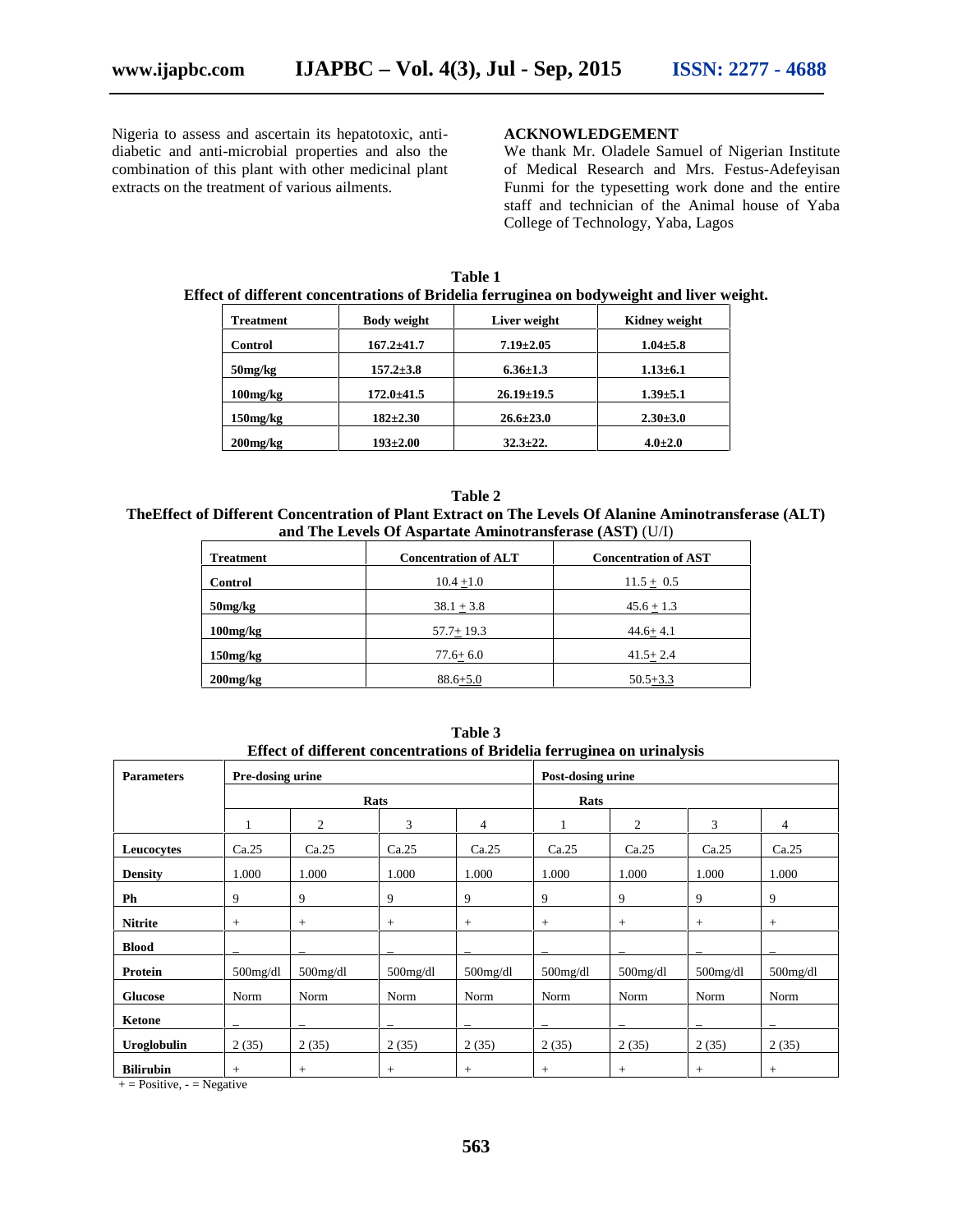

**Plate 1. Light micrograph of liver treated with distilled water (control)**



**Plate 2. Light micrograph of liver treated with 50 mg/kg bw of** *Bridelia ferruginea*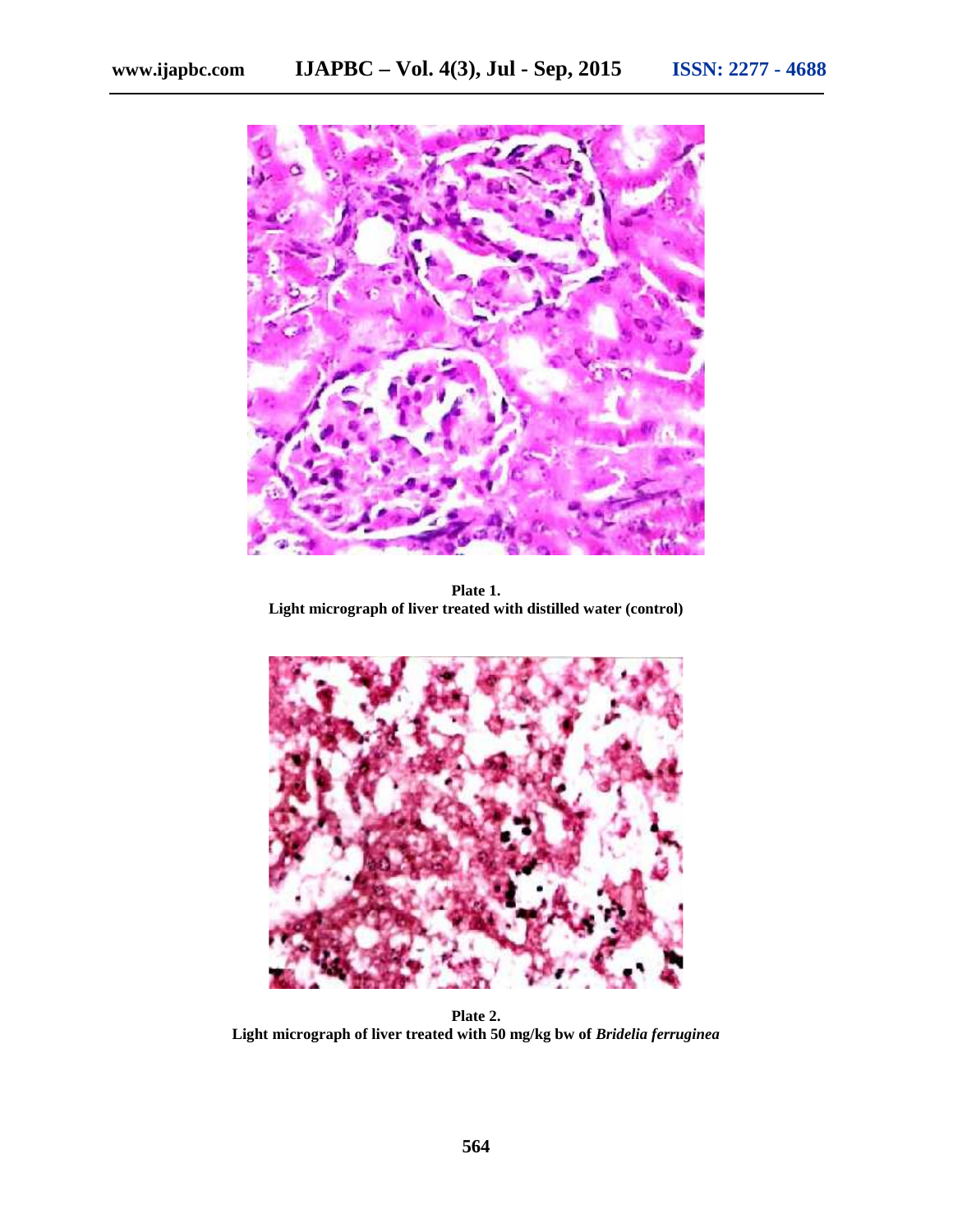

**Plate3. Light micrograph of kidney treated with 100mg/kg bw of** *Bridelia ferruginea*



**Plate 4. Light micrograph of kidney treated with 150mg/kg bw of** *Bridelia ferruginea*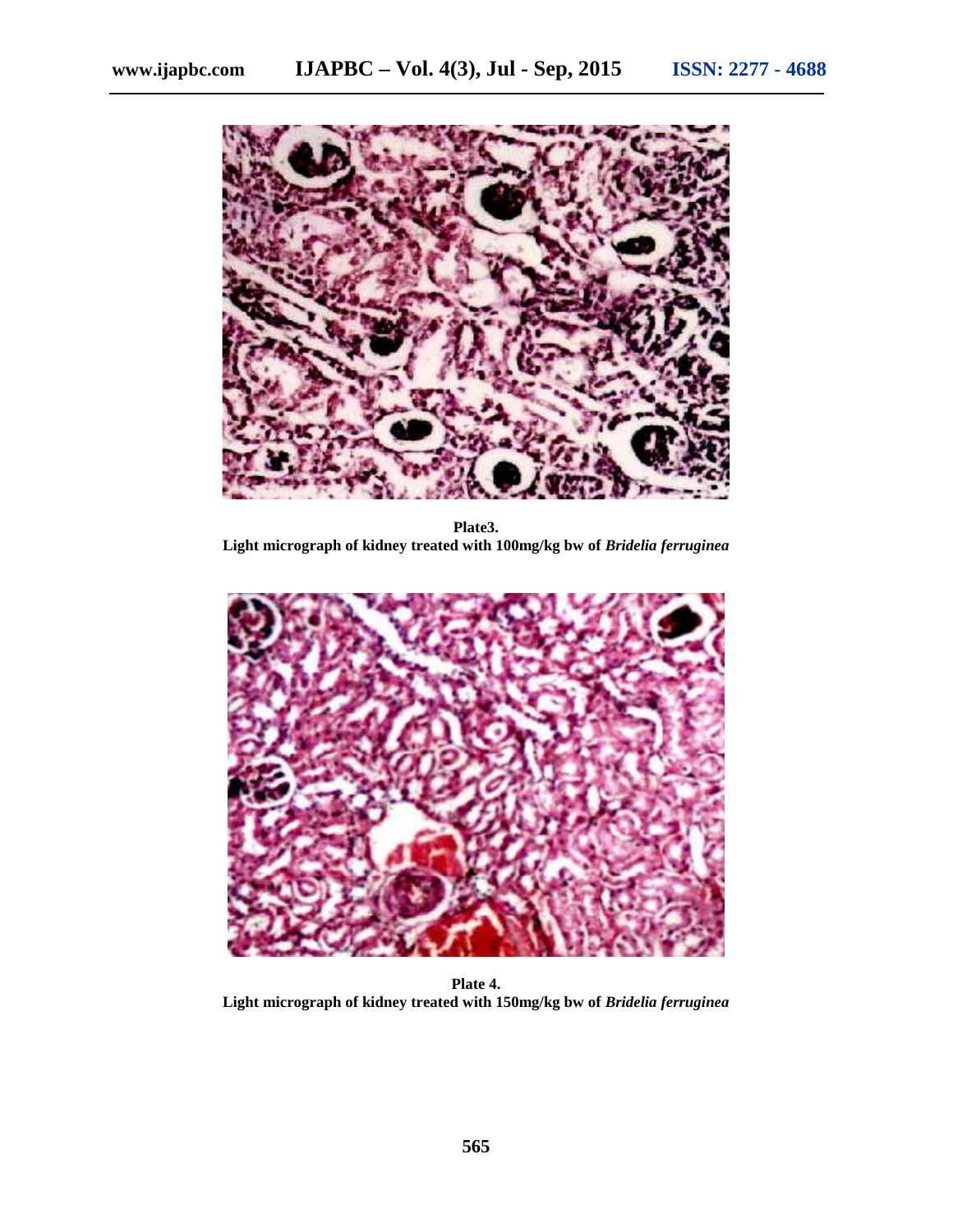

**Plate 5. Light micrograph of liver treated with 200mg/kg bw of** *Bridelia ferruginea*

#### **REFERENCES**

- 1. Bruck, RR, Lider. H, Mattas J, Berg, H. (Inhibition of Experimentally Induced Liver Cirrhosis in Rats by a Nonpeptidetidic. Hepatology 1996: 24: 731-738.
- 2. Hinson, J T, Lynch T. Price A. The Metabolic Effect of Drug in the Body. *Filoterapia* 2007; 53:(6):235-236
- 3. Menally, TH, Robles Fern and ET. Assessment of Drug Induced Hepatotoxicity in Clinical Practices, A Challenge Gastroenterologist. World Journal of Gastroenterologist. 2006; 13 (3): 329-340
- 4. Kolawole, OM, Rashidi MA. and Olayemi AB. Studies on the Efficacy of *Bridelia ferruginea* Bark in Water Purification in Nigeria. Natural Product Journal 2000; 14: 285-28
- 5. Menally, TH, Robles Fern and ET. Assessment of Drug Induced Hepatotoxicity in Clinical Practices, A Challenge Gastroenterologist. World Journal of Gastroenterologist. 2006; 13 (3): 329-340
- 6. Lynch, T, Keffe ET, and Friedman LM. The Effect of Cytochrome p450 Metabolism on Drug Interactions and Adverse Effects.

American Journals of Physicians 2007; 25: 391-396

- 7. Navarro CM, Montilla MP. Martins A and James E T. Free Radical Effect of Antihepatotoxic Activity of Rosanmarinus Tomentos. Plant Medical. 1993; 30: 123 - 126
- 8. Rahman MF. Jamil TE, Shah RR, Sheikh NM. Effect of Bridelia ferruginea on Aspartate and Alanine Aminotransferase Profiles in Sub Chronic Study in Rats. Journal of Human and Experimental Toxicology 2001; 20: 243- 249
- 9. Witthawasku, P, Fair GM. and Fray NF. Acute Toxicity of Saponins Mixture Isolated from Azadirachta Indica. Journals of Ethnophamacologist 2013; 89: 115- 121
- 10. Adeoye AO, Abadu AM, Ewumi CJ. and Olukoya DK. Antimicrobial Activity of *Bridelia ferruginea* in Nigeria. The Proceeding on Drug Production from Natural Products. Phytotherapy 2006; 54: 35-45
- 11. Poli, GE. Liver Damage due to Free Radicals. Br Med bull. 1993; 49: 604-20